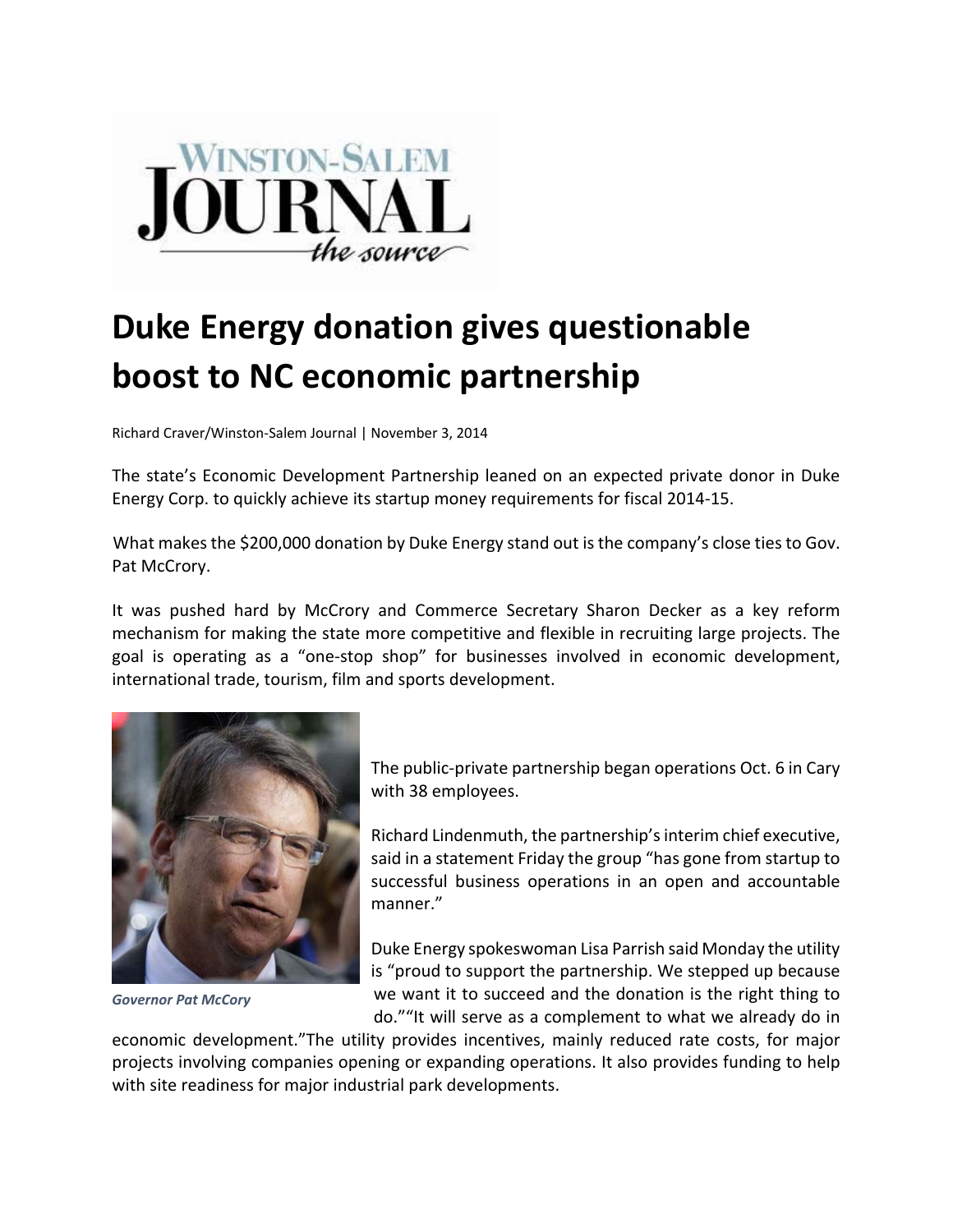McCrory was employed by the utility for nearly three decades. The Duke Energy coal ash spill in Rockingham County has been perhaps the biggest public black eye experienced by the McCrory administration, particularly as environmental groups criticize the governor for his recovery and restitution plans being too lenient on the utility.

Chris Fitzsimon, with left‐leaning N.C. Policy Watch, said Duke Energy's donation "surely has nothing to do with the state's on-going battle over regulation of the company's leaking coal ash ponds across the state."

"There's no chance that Duke Energy officials were trying to keep Gov. Pat McCrory and his administration happy with the donation to the nonprofit that is so important to the governor. Nothing nefarious here. No expectations, just \$200,000 out of the goodness of Duke Energy's heart."

Parrish did not comment about the timing and amount of the donation except to say "it is not unusual for Duke Energy to be out front on economic development."

The partnership was quick to tout its influence, saying it "helped bring to fruition eight economic development projects, creating 1,560 jobs and representing an investment of \$439 million."

However, it took credit for Triad projects announced in October that either didn't involve state incentives (Thomas Built Buses' expansion in High Point and Archdale) or involved a building reuse project (Dunlop Aircraft Tyres in Mocksville) in the pipeline before the partnership began.

The partnership has raised \$440,000. Other named donors were \$100,000 from Red Hat Inc., \$75,000 from Piedmont Natural Gas, \$60,000 from Lenovo Group Ltd., and \$5,000 from Charlotte Pipe and Foundry Co. The partnership's vice chairman, Jim Whitehurst, is chief executive of Red Hat.

The final version of the law reduced the amount of private startup money required from at least \$10 million to \$250,000.

The private startup money was required before the partnership could enter into contracts with Commerce. Critics said revisions to the bill softened standards for what they call "pay to play incentive granting."

After achieving that goal, the partnership could receive taxpayer funding from the state's General Fund. The partnership would have to raise at least \$750,000 in private funding in the first year after being established, as well as at least \$1.25 million in years two through five.

The partnership disclosed the annual salaries of 20 officials, starting with Lindenmuth at the already disclosed \$120,000. All listed officials make at least \$62,000, and the combined base salary is \$1.65 million.